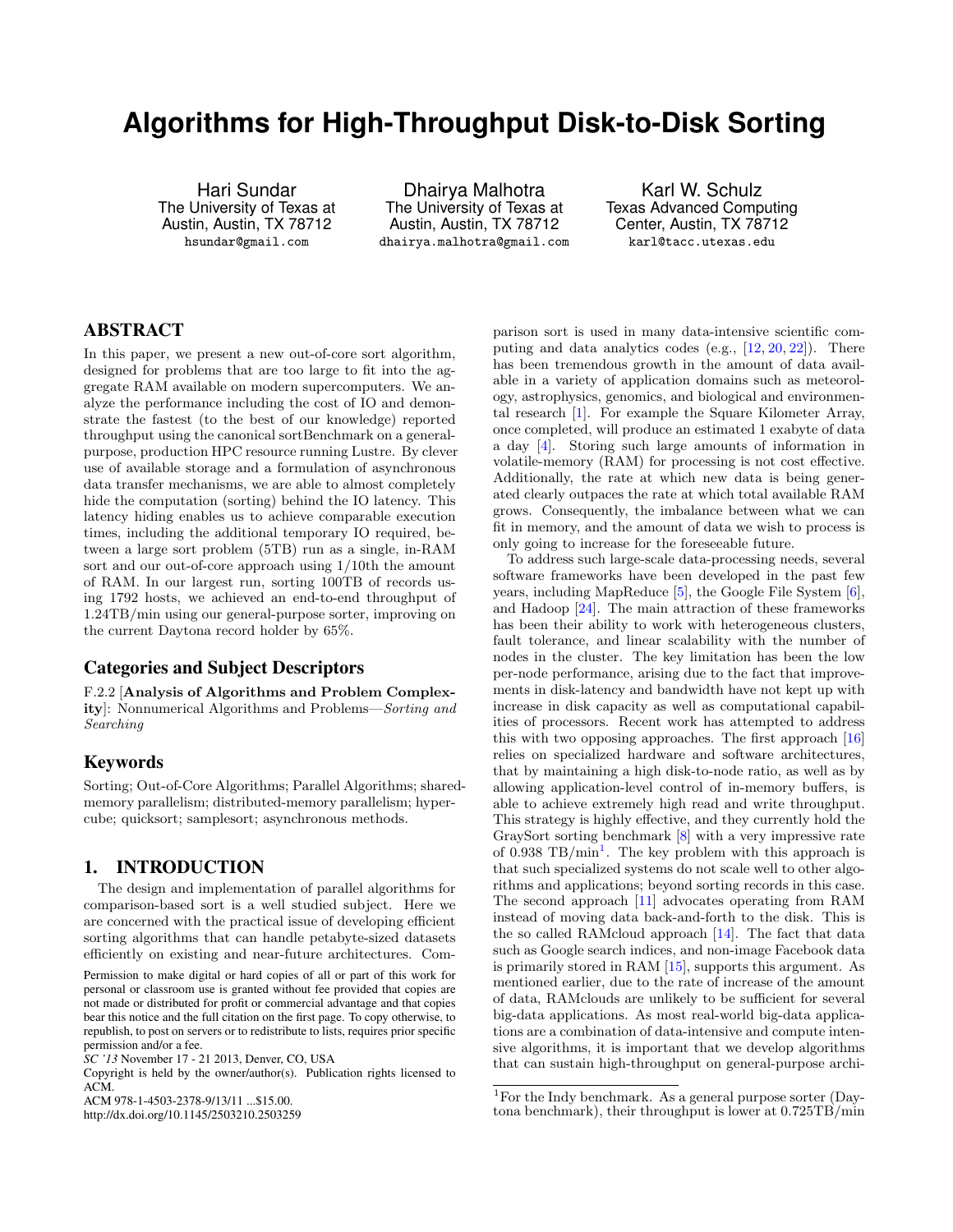tectures and clusters that leverage commodity components. Indeed, the challenge of big-data must be met algorithmically, not circumvented by extra RAM or extra disks.

In recent work [\[21\]](#page-9-9), we presented a new in-RAM sorting algorithm, HykSort, where we sustained a in-RAM sort throughput of 54TB/min on 262,144 cores of the CRAY XK7 "Titan" platform at the Oak Ridge National Laboratory. Such a high throughput was achieved by avoiding  $\mathcal{O}(p)$ -collective communication primitives, ensuring better load balancing and using a staged-communication pattern to avoid network congestion. In this work, we extend Hyk-Sort and develop an asynchronous data-delivery mechanism which, when combined, allow for efficient out-of-core sorting while maintaining high throughput on general-purpose, production HPC hardware. This is made possible by designing algorithms that interleave stages of the sort while continuing to stream input data from a global file system and utilize local node storage for temporary out-of-core data. By sorting datasets with a single read and write to the global filesystem, we are able to achieve performance comparable to in-RAM sorting routines. In addition to this sort application, we believe there are lessons to be learned for other problems involving data that is too large to fit into main memory. As a highlight, we sustained a disk-to-disk throughput of 1.24TB/min, while sorting 100TB using 1792 nodes of Stampede. Compared against the annual Daytona GraySort sorting benchmark, our performance is 65% better performance over the previous record holder and improves on the previous Indy record as well<sup>[2](#page-1-0)</sup>.

#### *Contributions.*

Our main contribution is the development of algorithms and techniques that allow us to efficiently sort extremely large records on disk, by overlapping the computation (sorting) with the reading in and writing back of the records to the global distributed file system. Our methods are scalable, load-balanced, and capable of handling extremely skewed data distributions. We conduct an experimental study where we compare our throughput with non-overlapped approaches (using the same in-RAM sort and IO techniques), optimized for maximum IO performance and for maximum sort throughput, and demonstrate that our approach outperforms both approaches.

#### *Limitations.*

Our implementation does not support heterogeneous architectures. Efficient sorting implementations exist and can be coupled to our code, for example [\[13,](#page-9-10) [17\]](#page-9-11). Although we have tried to optimize our local sort, its performance is subpar to the implementation in [\[11\]](#page-9-6). In addition, since we estimate the distribution based on the first chunk of data, our approach might not be efficient on certain nearly sorted sequences. We partially handle this case by reading the input files in a random order, but pathological cases exist where our approach can fail. We are currently working on detecting such situations to trigger a re-sampling of the dataset.

#### *Organization of the paper.*

In §[2,](#page-1-1) we discuss the most relevant distributed sorting algorithms. In §[3,](#page-2-0) we describe the system architecture and the distributed filesystem. In §[4,](#page-3-0) we present the overall methodology. Finally, in §[5,](#page-6-0) we present experimental validation of the proposed approach.

# <span id="page-1-1"></span>2. DISTRIBUTED SORTING

In our discussion of prior work, we focus our attention to distributed memory algorithms that have been experimentally shown to scale to large core counts and large datasets.

Given an array  $A$  with  $N$  keys and an order (comparison) relation, we will like to sort the elements of A in ascending order. In a distributed memory machine with  $p$  tasks, every task is assigned an  $N/p$ -sized block of A. Upon completion, task i will have the  $i_{th}$  block of the sorted array. The same definition extends to keys stored in files across multiple disks on a distributed file systems. Designing and implementing an efficient sorting algorithm that can scale to thousands of cores is difficult since it requires irregular data access, communication, and load-balance.

The most popular algorithm used in actual parallel sort implementations is SAMPLESORT  $[3]$ : Given p tasks, we reshuffle the elements of A in  $p$  buckets so that keys in the  $i_{th}$ bucket are smaller or equal than keys in the  $(i+1)<sub>th</sub>$  bucket. Bucket  $i$  is assigned to task  $i$  and once we have reshuffled A, each task i can sort its keys locally. The challenge is to obtain good load-balancing so that every task i has roughly the same number of keys after reshuffling while minimizing communication costs.

SampleSort reshuffles A by estimating the boundaries for each bucket using  $p - 1$  keys, which we call the "splitters". This can be done for example, by sampling a subset of keys in A, sorting them (say, by gathering these to the task 0 and using a sequential sort) and selecting the splitters from that set. Once these  $p-1$  splitters have been selected, a global all-to-all data exchange redistributes the keys of every task to their correct bucket. An additional local sort is invoked to finalize the output array. SAMPLESORT is well understood. However, its performance is quite sensitive to the selection of splitters, which can result in load imbalance. Most important, the all-to-all key redistribution scales linearly with the number of tasks and can congest the network. As a result SampleSort may scale suboptimally, especially when the communication volume approaches the available hardware limits [\[21\]](#page-9-9).

Parallel HISTOGRAMSORT [\[10,](#page-9-12) [20\]](#page-9-1) is another variant of SampleSort that estimates the splitters more effectively than the original method. The authors presented one of the largest distributed comparison sort runs (32K cores on  $BG/P$ ) with  $46\%$  efficiency. The algorithm overlaps communication and computation in all stages. During the splitter estimation stage, the iterative estimation of the ranks of the splitters is combined with partial local sorting of the data, by using the splitter candidates as pivots for quicksort. Once the splitters are estimated, the communication of data is staged and overlapped with local merging. In [\[20\]](#page-9-1) the best throughput was obtained on 16,384 cores of Jaguar XT4 at ORNL for 8M (64-bit) keys per core; the sort took 4.3 seconds achieving a in-RAM throughput of 14.4TB/min.

 $C_{\text{LOUDRAMSORT}}$  [\[11\]](#page-9-6) is a recent paper demonstrating good scalability on 256 nodes with shared memory parallelism using pThreads and SIMD vectorization. The best results are for sorting 1TB of data (10byte key  $+$  90byte record) in 4.6 secs achieving an in-RAM throughput of 12.6 TB/min. They use a variant of the HISTOGRAM SORT  $[10]$ , where the samples are iteratively computed (in parallel) in

<span id="page-1-0"></span><sup>&</sup>lt;sup>2</sup>These are the 2012 records held by TritonSort  $[16]$ .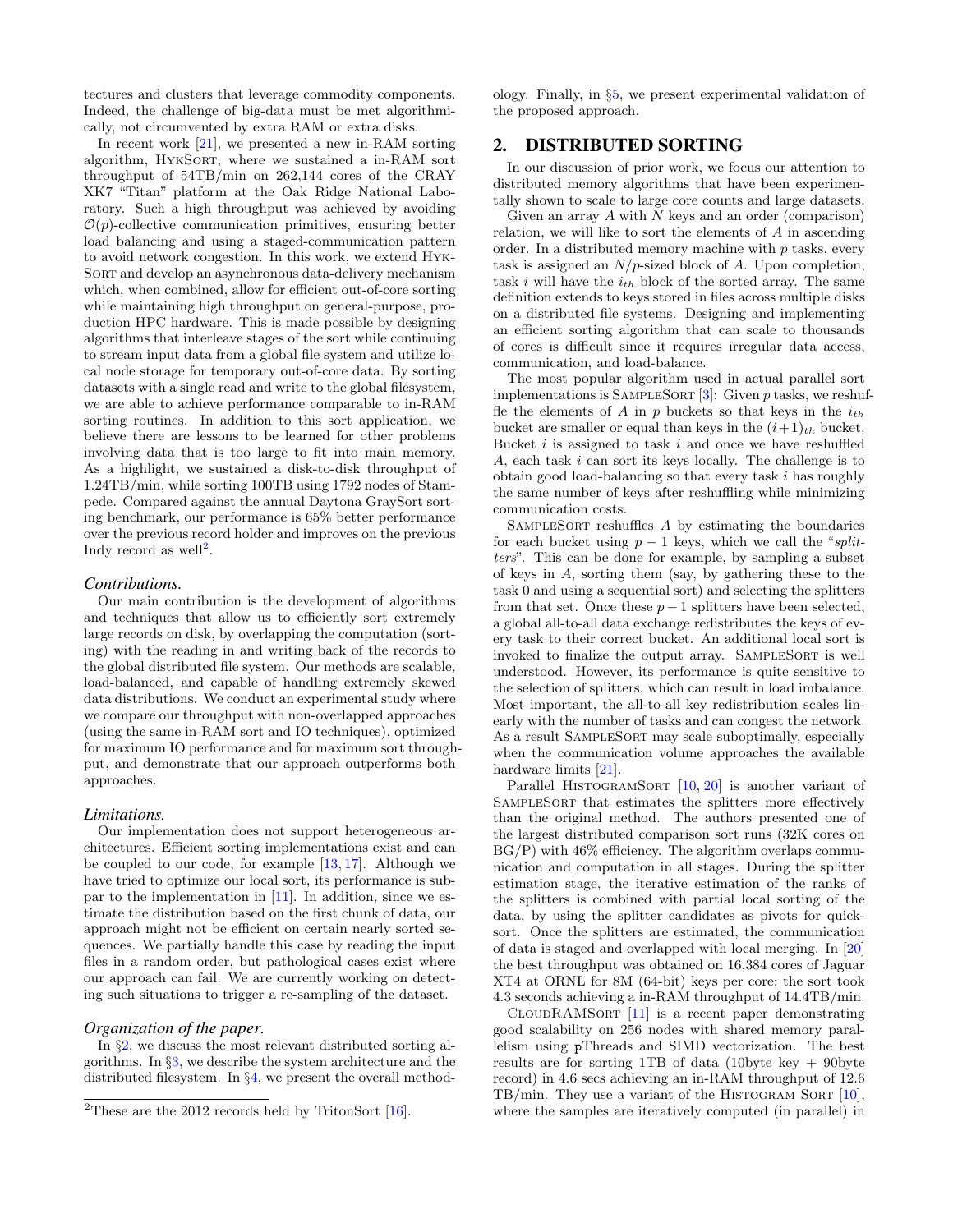order to ensure a minimum quality of load-balance across processes. They split the communication of the records into two parts by first communicating the keys followed by the values, during which the keys are merged.

TRITONSORT  $[16]$  is the current record holder at the Sort-Benchmark [\[8\]](#page-9-5). It uses a hybrid TCP/IP and pthreads implementation of histogram sort using efficient data structures (trie). Unlike the other works, the key contributions of this work are in improving the overall IO throughput. As with other approaches, they do not sort the local samples initially, relying instead on random samples. The main challenge for scalability is the use of a single coordinator node that computes the global histogram and assigns segments to other nodes. This is the reason that the largest reported run is for 52 nodes. This group manages to sort 100TB input data (100-byte tuple, 10-byte key, 10 trillion keys) on 52 nodes achieving a disk-to-disk throughput of 0.9TB/min.

We focused on experimentally verified distributed memory sort algorithms with an emphasis in high performance computing. For more details on the theory of distributed sort see  $[2, 7]$  $[2, 7]$  $[2, 7]$ .

## <span id="page-2-0"></span>3. SYSTEM ARCHITECTURE

The hardware employed for the runtime experiments carried out herein is the Stampede system at the Texas Advanced Computing Center (TACC). Stampede entered production in January 2013 and is a high-performance Linux cluster consisting of 6400 computes nodes, each with dual, eight-core processors for a total of 102,400 available cpucores. The dual-cpus in each host are Intel Xeon E5 (Sandy Bridge) processors running at 2.7GHz with 2GB/core of memory and a 3 level cache. The nodes also feature the new Intel Xeon Phi coprocessors. Stampede has a 56Gb/s FDR Mellanox InfiniBand network connected in a fat tree configuration which carries all high-speed traffic (including both MPI and parallel file-system data).

As a comparison, we also tested on Titan, a Cray XK7 supercomputer at Oak Ridge National Laboratory (ORNL). Titan has a total of 18,688 nodes consisting of a single 16-core AMD Opteron 6200 series processor, for a total of 299,008 cores. Each node has 32GB of memory (but does not contain any local storage). It is also equipped with a Gemini interconnect and 600 terabytes of memory across all nodes. The IO subsystem configuration on Titan runs the Lustre [\[18\]](#page-9-13) file system software, but the architecture is different from Stampede in that the IO system is a shared resource across multiple platforms. ORNL currently employs a site-wide global file system termed Spider to support temporary, large-scale parallel IO. On Titan, there are three equally sized scratch file systems available to users (widow[1- 3]) that are 1.4 PB in size; each of these file systems is driven by 336 individual Object Storage Targets (OSTs). The peak speed of the Spider file system is reported at 240 GB/sec [\[19\]](#page-9-14) but the amount available to a single file system on Titan is considerably less.

Even for modest dataset sizes that can be sorted completely in RAM, a primary performance consideration is the speed at which the input data can be read in from disk and then subsequently be rewritten after the sort is complete. While other researchers have devised specialized, dedicated IO subystems to achieve record sort speeds, a motivating challenge in the current work is the desire to leverage commonly available file systems on high-end supercomputers.



<span id="page-2-1"></span>Figure 1: Aggregate read/write performance characteristics of a large, parallel Lustre file system. Results measured using one IO task per host on TACC's Stampede SCRATCH file system which contains 348 object-storage targets (rates measured using a fixed payload size per host: read: 40 GB/host, write: 2 GB/host).





<span id="page-2-2"></span>Figure 2: Comparison of aggregate write performance characteristics of Stampede (SCRATCH) and Titan (3 widow file systems). Results measured using one IO task per host with a fixed payload size of 2GB per host.

On Stampede, the file system components are built from 76 individual Dell DCS8200 commodity storage servers, each with 64 3TB drives configured across six individual raid devices. The raid sets are setup in an  $(8+2)$  RAID6 configuration using standard Linux software raid tools. To aggregate the storage hardware, the Lustre file system is also used on Stampede to provide three parallel file systems available system wide (HOME, WORK, and SCRATCH). The largest and most capable of these three file systems is SCRATCH, which is supported by 58 of the 76 servers. With 6 raid devices defined per server, this equates to a total of 348 OSTs defined within Lustre for SCRATCH, resulting in a total of 7.4 PB of user-addressable storage.

An interesting file-system characteristic that is common to Lustre, and is particularly relevant for the IO portion of the sort workload considered, is that aggregate read performance is typically maximized using a smaller number of participating clients than write performance. To illustrate this point, Figure [1](#page-2-1) presents aggregate read/write measurements on Stampede's SCRATCH filesystem as a function of the number of hosts issuing the IO requests. In these measurements, only 1 MPI task/host is doing IO to individual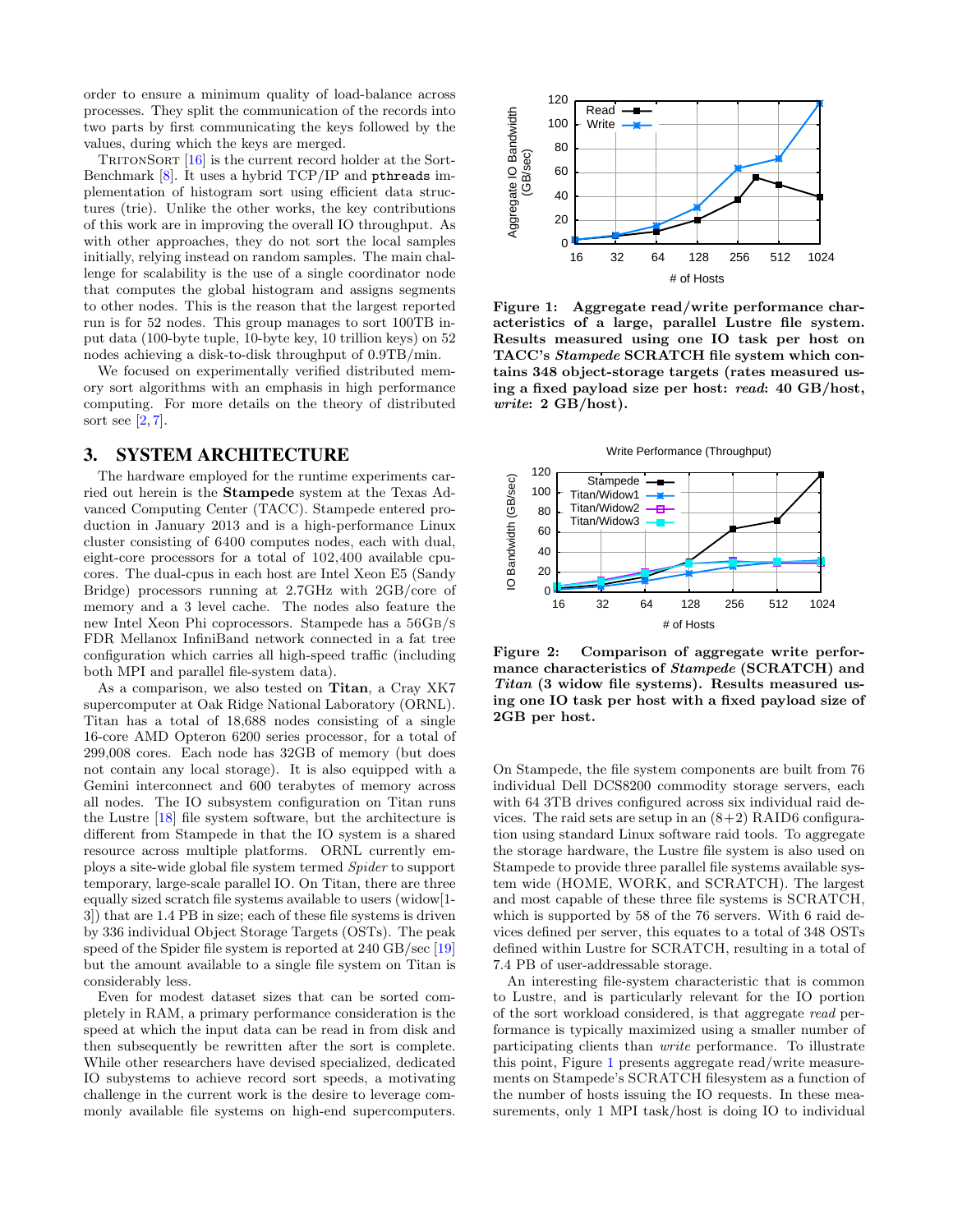files (using a Lustre file stripe count equal to 1 for all files). The results in Figure [1](#page-2-1) presents weak-scaling results using a fixed payload size per host. To minimize any local caching effects for the read measurements, we purposefully choose a read size that is larger than the amount of memory available locally per host (32GB of RAM per compute host on Stampede). Based on this configuration, we chose a read payload of 40 GB and a write payload of 2 GB for the aggregate performance measurements.

Note that the measured write performance observed is generally higher than the read (also typical with Lustre) and that the write performance continues to improve, even up to 1K hosts writing simultaneously. In fact, this trend continues with modest improvements measured up to 4K participating write hosts yielding peak write speeds of over 150 GB/s on Stampede. However, the read performance peaks at a much smaller number of hosts, and not coincidentally, occurs when the number of read hosts is approximately equal to the maximum number of OSTs, (348 in the case of SCRATCH). In contrast, the throughput measured on Titan to the Spider file system was significantly lower with example write speed measurements presented in Figure [2.](#page-2-2) Recall that there are three high-speed file systems available for use on Titan, and peak write rates plateaued to ∼30 GB/sec for 128 hosts and beyond. Due to these lower observed rates, we focused our large-scale algorithmic testing on Stampede, but do include results at smaller scale on Titan to demonstrate the method's applicability. Note, howver, that the upcoming *Spider II* filesystem which is to be deployed on Titan should improve performance significantly.

In addition to the Lustre file system which houses the input datasets for our sort procedure, we also utilize other system resources when available to stage binned, temporary data to accommodate out of core sorts via our algorithm. On Stampede, each of the 6400 compute nodes has a single, 250GB commodity SATA hard drive that is used for OS provisioning, local HPC package installation support, and temporary per-job use by user applications via /tmp. The amount of tmp space available for application use is 69 GB/node; the IO rate to these commodity drives is measured to be 75 MB/sec for large block IO patterns. On Titan, due to the lack of local hard drives, we used one of the three available widow filesystems as temporary storage.

# 3.1 Experimental Environment

The algorithms and software developed to support the end-to-end disk sorting procedure were all written in C++. On-node parallelism was achieved via threading and off-node data transfers were accommodated with MPI. The specific library requirements and runtime software revisions used on Stampede to carry out the experiments are highlighted below:

- MPI  $\rightarrow$  MVAPICH2 (v. 1.9b)
- C++/OpenMP  $\rightarrow$  Intel XE Compiler (v. 13.1.0.146)
- Interprocess communications  $\rightarrow$  Boost (v. 1.51.0)
- File system  $\rightarrow$  Lustre (v 2.1.3)
- Interconnect fabric  $\rightarrow$  OFED (v. 1.5.4.1)

The software revisions used for the companion Titan experiments are similarly highlighted below:

• MPI  $\rightarrow$  Cray MPICH2 (v. 5.6.3)

- $C++/OpenMP \rightarrow GNU$  Compiler (v. 4.7.2)
- Interprocess communications  $\rightarrow$  Boost (v. 1.53.0)
- File system  $\rightarrow$  Lustre (v 1.8.6)
- Interconnect fabric  $\rightarrow$  Cray Gemini

Note that all of the data presented herein was measured on the system running in normal, production operation via batch job submission. Consequently, since the global file systems are a shared resource, available to all users for general purpose I/O in their applications, the I/O bandwidth delivered to our sort procedure is not guaranteed to be constant. Indeed, we expect dynamic behavior as other users also utilize the resource simultaneously and our developed method does not assume a fixed IO rate.

## 3.2 Input Data

The input data used to test our methodology was generated using the gensort program written in  $C$ , which creates random records for use with the sortBenchmark [\[8\]](#page-9-5). Each record is a 100-byte structure consisting of a 10-byte key and a 90-byte payload. To leverage the maximum amount of read bandwidth afforded by the Lustre file system, we used gensort to create  $N_f$  individual files that were each 100MB in size so that multiple read clients can be accessing differing storage targets simultaneously. As discussed in the previous section, the maximum read bandwidth corresponds to the number of Lustre OSTs configured in SCRATCH and it is clearly advantageous to have the  $N_f$  files distributed equally over all 348 OSTs. To facilitate this, we made one small addition to gensort to allow the resulting input files to be created on pre-specified targets. This relies on Lustre API extensions for POSIX which provide a mechanism to set desired file OST locations during the file creation process via ioctl() calls. In particular, an oflag argument to open() of O\_LOV\_DELAY\_CREATE is used, combined with an ioctl() request for LL\_IOC\_LOV\_SETSTRIPE to set the desired file stripe index.

## <span id="page-3-0"></span>4. ALGORITHMS & DESIGN

In this section, we describe the overall algorithms. We introduce the notation used in the rest of the section in Table [1.](#page-4-0) The overall algorithm can be broken down into two main stages; the read and write stages as shown in Figure [3.](#page-4-1) Our goal during the process is to overlap these stages with computation (sorting the data), such that these stages are completely dominated by read/write bandwidth. We also aim to maximize the disk-throughput. We divide the active processes into two distinct work groups, the read\_group and the *sort\_group*. The *read\_group* is a set of processes dedicated to reading input data from the global parallel file system and delivering this data in a streaming fashion to the processes belonging to *sort\_group*. As we are interested in sorting datasets that are larger than the collective main memories of both groups, we divide the original problem, of N records, into q chunks, each of  $M$  records. During the read stage, the *read group* processes sequentially read the data from the global filesystem and transfer this data to the sort\_group processes  $(\S4.2)$  $(\S4.2)$ . The sort\_group processes, on receiving M records, bins these into q buckets  $(\S 4.3)$  $(\S 4.3)$ . These q buckets are stored on the local filesystem on each node. Once all the  $q$  chunks have been read in, we will have  $q$  files on each local disk. During the write stage, the flow of information is mostly reversed, with the *sort\_group* processes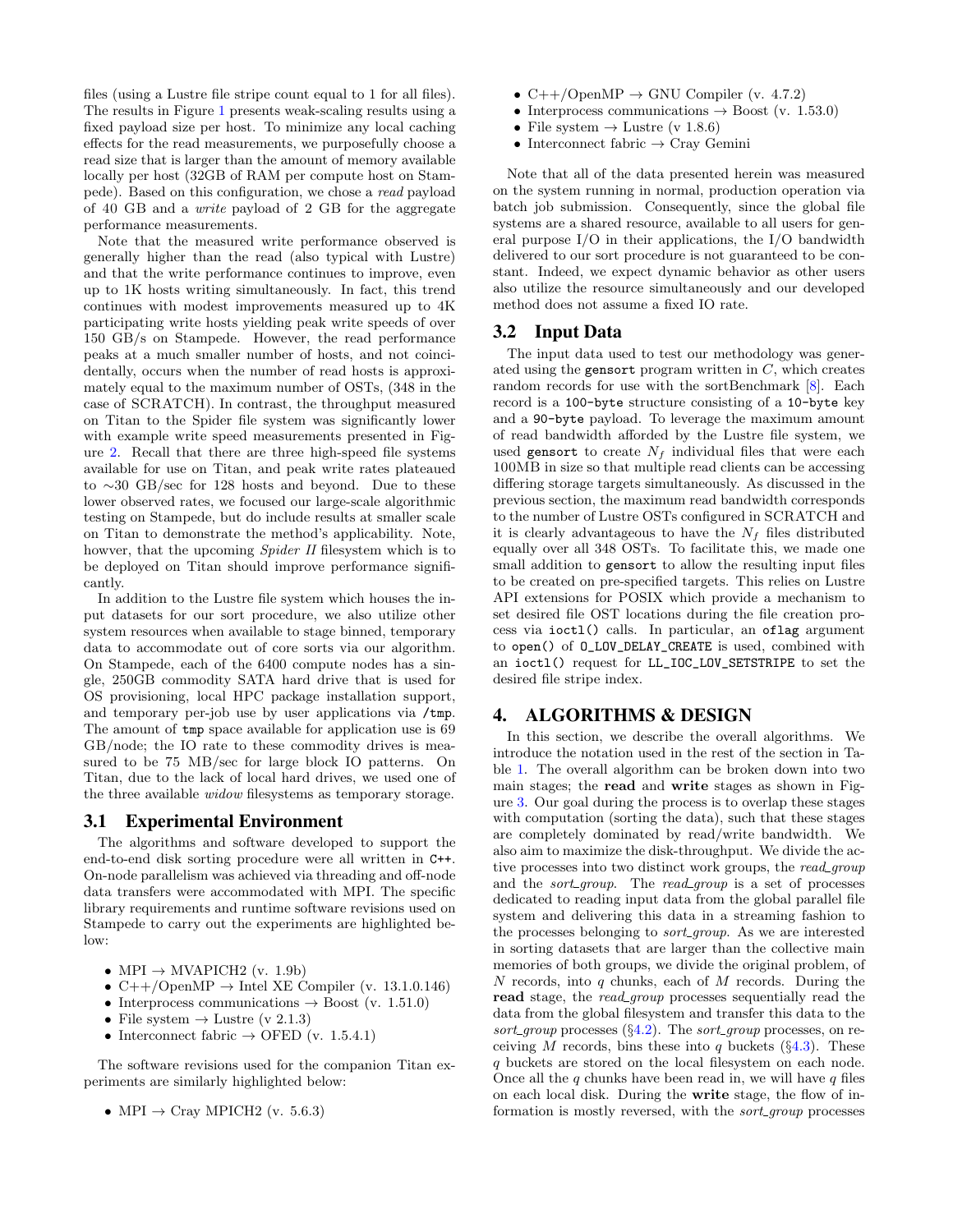

<span id="page-4-1"></span>Figure 3: Overview of the end-to-end sort process. The arrows depict the flow of information. The use of the local disks as a large buffer, allows us to effectively 'stream' the records in and 'stream' the sorted records out. Only a single read and a single write are performed per record to/from the global parallel file system (Lustre).

| А                | input array (distributed)                   |
|------------------|---------------------------------------------|
| B                | output array (ascending order, local block) |
| commm            | MPI communicator                            |
| $\boldsymbol{p}$ | number of MPI tasks in <i>comm</i>          |
| N                | global number of keys in $A$                |
| $\overline{M}$   | number of records that can fit in RAM       |
| $q = N/M$        | number of in-RAM sorts needed               |
| $n = N/p$        | local number of keys in $A$                 |
| k.               | number of splitters $(k \neq p)$            |
| $\boldsymbol{s}$ | the splitters                               |
| $p_r$            | the task id (its MPI Rank)                  |
| $A_r$            | array to be sorted (local block)            |
| Functions        |                                             |
| Length(B)        | number elements in array $B$                |
| Rank(s, B)       | Length $({B_i : B_i < s})$                  |
| Sort             | local, non-MPI, sort                        |
| log              | base-2 logarithm                            |

<span id="page-4-0"></span>Table 1: Here we summarize the notation. Sort can be any sequential sort (in our experiments, when we have one thread for each MPI task, we use std::sort). Note the Rank $(s, B)$ , is equal to the number of keys in B that are strictly smaller than s.

reading the  $q$  local files, one at a time, synchronized across all processes, sorting them globally $(\S4.4)$  $(\S4.4)$ , and then writing the final sorted data back to the global filesystem. Note that the size of *sort\_group* is generally larger than *read\_group* and consequently, we perform the final writes using sort\_group directly due to the scaling properties of Lustre identified previously in Figure [1.](#page-2-1) In the rest of this section, we first describe the set of MPI communicators needed to overlap these steps, which is essential to obtain high throughput.

#### 4.1 Communicators

To support a high-degree of asynchronous operations and implement the *read\_group* and *sort\_group* process groups, we first divide all available processes into two MPI communicators, READ\_COMM and SORT\_COMM, respectively. In addition to these two distinct communicators, a third high-level communicator, XFER\_COMM, is defined which serves as the vehicle to provide a data transfer path between the  $N_{read}$  hosts responsible for reading data to the  $N_{sort}$  hosts in charge of bucketing/storing temporary data and performing a final sort over  $N_{bins}$ . Because the workloads on these two groups are quite different, special care is taken to define how many processing cores per host are placed in these three groups. To help illustrate the communicators and processor layout, Figure [4](#page-5-1) presents an overview of the streaming read portion of the

overall sort process. On the right hand side of the Figure, we see  $N_{sort}$  hosts, each assumed to have at least two processing cores each. One core per sort host (shown in grey) is reserved for receiving data and is placed in XFER\_COMM. The remaining cores (shown graphically in orange) available on each sort host are placed in SORT\_COMM. The READ\_COMM is simply the collection of  $N_{read}$  hosts utilizing one processing core per host. The XFER\_COMM is shown on the figure highlighting the groups of processes which perform the underlying asynchronous MPI data transfers.

In addition to the three primary communicators defined so far, we also create a family of binning communicators as a subset of SORT\_COMM. These  $N_{bin}$  communicators, defined as  $BIN\_COMM_i$  are built using one process from each sort host. These  $BIN\_COMM_i$  groups are used to overlap the process of bucketing local data and saving to to temporary storage with the receipt of new input data. An example of binning communicators is illustrated in Figure [5.](#page-6-2) Note that the maximum number of possible binning communicators is bound by the total number of cores per host minus one (since one core is reserved for XFER\_COMM).

## <span id="page-4-2"></span>4.2 Streaming Operations

Paramount to maintaining sustained performance throughout the process is the need to mitigate stalling any portion of the raw data reads and to allow for out-of-order data transfer since the read performance will, in general, vary on a per storage-target basis on a large, shared file system. To keep the data transfer pipeline moving as quickly as possible there are two primary spin loops depicted in Figure [4.](#page-5-1) The first loop is engineered to keep  $N_{read}$  tasks busy performing raw reads from input files residing on the global file system. Recall from the previous section that only one processing core per sort host is defined in READ\_COMM. However, this process is threaded using OpenMP work-sharing constructs on the reader hosts such that one thread per host is dedicated solely to reading new input files and storing the streaming data in a fifo queue. The companion transfer tasks on the same IO host in READ\_COMM are in a constant spin loop checking for new data to become available. The processes across all READ\_COMM hosts work in tandem checking for new data and when detected, each host pops a record from the queue and issues asynchronous Isends() to receiving ranks in XFER\_COMM. Note that since the data exchange between threads is shared-memory based, the fifo queue updates (both push and pop) are mutexed via OpenMP critical sections and this is the only potential synchronization be-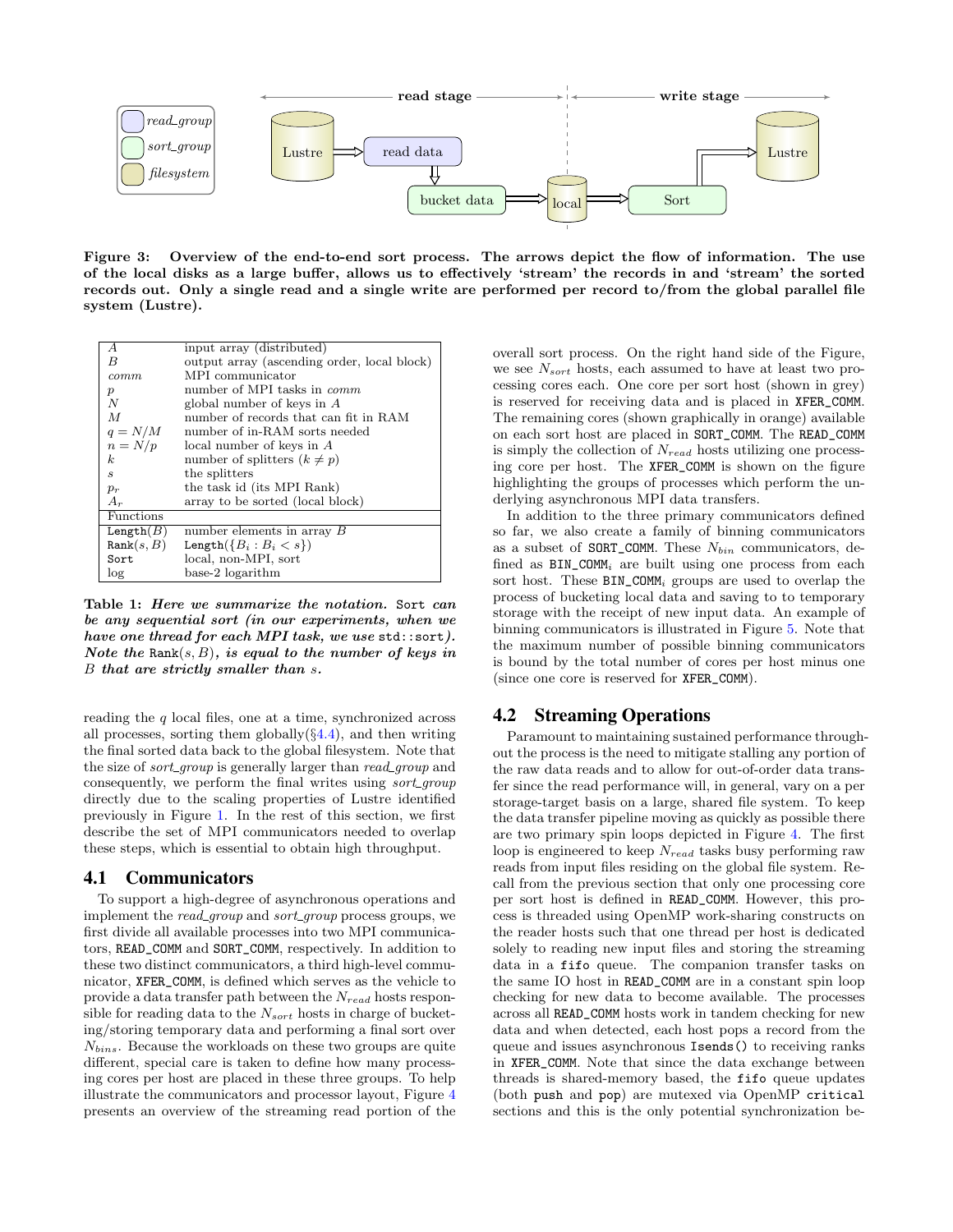

<span id="page-5-1"></span>Figure 4: Overview of the read stage identifying principal asynchronous work division between IO and sort hosts. The reader hosts use OpenMP threading to cache data streamed from disk into a fifo queue for subsequent transfer to sort hosts using the XFER\_COMM MPI communicator. As data is received by a dedicated core on each sort host, it is subsequently transferred to tasks in SORT\_COMM via mapped shared memory segments.

tween read-tasks and transfer-tasks on the IO hosts.

To ensure that matching receives can be posted in advance, the receiving tasks in XFER\_COMM simply cycle over available ranks, each taking a turn posting a blocking Recv() against any IO host. The data transfer mechanism between a receiving task in XFER\_COMM and a sort task in SORT\_COMM cannot be done using the same OpenMP shared-memory constructs employed on the IO hosts as they are defined to be in unique MPI threads. Instead, the approach adopted here is to perform the interprocess communication using mapped shared memory segments via the boost library. The receiving tasks in XFER\_COMM write into this shared segment directly as data arrives. In tandem, matching spin loops in the currently active BIN\_COMM check for the availability of new data and copy into local buffers so that the next round of new data can be processed. The whole process is repeated until the desired amount of input data has been delivered to the sort hosts and processed by one or more BIN\_COMM groups and written to temporary local storage. After all the data has been processed, the bucketed data is reread from temporary storage, sorted, and written back to the global file system. Note that this final step is also performed cyclicly across one or more BIN\_COMM groups in order to overlap the read/sort/write process as much as possible across multiple sort bucket boundaries. This process is illustrated in Figure [5.](#page-6-2)

## <span id="page-5-0"></span>4.3 Bucket Records

As we get records from the read\_group we wish to bin them into q buckets and write them to the local disk. For this we need  $q - 1$  "splitters" that equally partition the N input records into  $q$  equal chunks. We use a parallel selection algorithm that is also part of out sorting routine. The splitters for the local disk buckets are determined using samples from the first  $M$  records for matters of efficiency. For sufficiently large datasets, with well shuffled data, this should not cause any performance problems. As we load-balance across all processes before writing to local disk, all processes should have the same file size on local disk. Errors in splitter selection, will result in different sized buckets, but each bucket is still guaranteed to be load-balanced across all processes. We now describe our parallel selection algorithm followed by the procedure for binning the incoming data based on these splitters and overlapped write to local disks.

#### *4.3.1 Selecting Splitters using Parallel Select*

HyperQuickSort, HistogramSort, SampleSort and other splitter based sorting algorithms all rely on efficient determination of accurate splitters [\[21\]](#page-9-9). For HyperQuickSort, in each stage, a single splitter is determined, usually by choosing the median on any one task. However, this is not a reliable method and an error of  $\epsilon N$  in the rank of the splitter can lead to the final load-imbalance on a task to be as large as  $\mathcal{O}((1+\epsilon)^{\log p} n)$ . In SampleSort, a set of  $p-1$  splitters is generated by taking  $p$  evenly spaced samples in each locally sorted array, sorting the  $p^2$  samples (using bitonic sort) and taking the last element on each processor as a splitter. The maximum load on any processor is guaranteed to be less than 2n.

<span id="page-5-2"></span>Algorithm 4.1 PARALLELSELECT

**Input:**  $A_r$  (locally sorted), n, N, R[0, ..., k – 1] (expected global ranks),  $N_{\epsilon}$  global rank tolerance,  $\beta \in [20, 40]$ .

- **Output:** global splitters  $S \subset A$  with approximate global ranks  $R$  [0, ...,  $k-1$ ]
- 1:  $R^{start} \leftarrow [0, ..., 0] \triangleright$  Start of range for sampling splitters 2:  $R^{end} \leftarrow [n, ..., n]$   $\triangleright$  End of range for sampling splitters
- 3:  $n_s \leftarrow [\beta/p, ..., \beta/p] \Rightarrow \text{\#of local samples (each splitter)}$
- 4:  $N_{err} \leftarrow N_{\epsilon} + 1$
- 5: while  $N_{err} > N_{\epsilon}$  do
- 6:  $Q' \leftarrow A_r \left[ \text{rand}\left( n_s, \left( R^{start}, R^{end} \right) \right) \right]$
- 7:  $Q \leftarrow \text{Sort}(\texttt{All\_Gather}(\hat{Q'})) \Rightarrow \mathcal{O}(k \log p + k \log k)$
- 8:  $R^{loc} \leftarrow \text{Rank}(Q, A_r)$   $\triangleright \mathcal{O}(k \log n)$  $\triangleright \mathcal{O}(k \log p)$
- $9\colon\qquad R^{glb}\leftarrow \texttt{All\_Reduce}\left(R^{loc}\right)$
- 10:  $I[i] \leftarrow \operatorname{argmin}_j |R^{glb}[j] R[i]| \quad \forall i$
- 11:  $N_{err} \leftarrow \max \left| R^{glb} R[I] \right|$
- $12:$  $s^{start} \leftarrow R^{loc}[I-1]$
- 13:  $e^{nd} \leftarrow R^{loc}[I+1]$
- 14:  $n_s \leftarrow \beta \frac{R^{end} R^{start}}{R^{glb}[I+1] R^{glb}[I-1]}$
- 15: end while

16: return  $S \leftarrow Q[I]$ 

In Algorithm [4.1,](#page-5-2) we use a technique also used in HistogramSort. However, instead of computing  $p-1$  splitters, which becomes costly for large p, we only compute  $k < p$ splitters: a) Select  $\beta k$  samples from the entire data (across all tasks) and collect these on all tasks. b) Sort samples and determine ranks locally using binary search. c) Perform an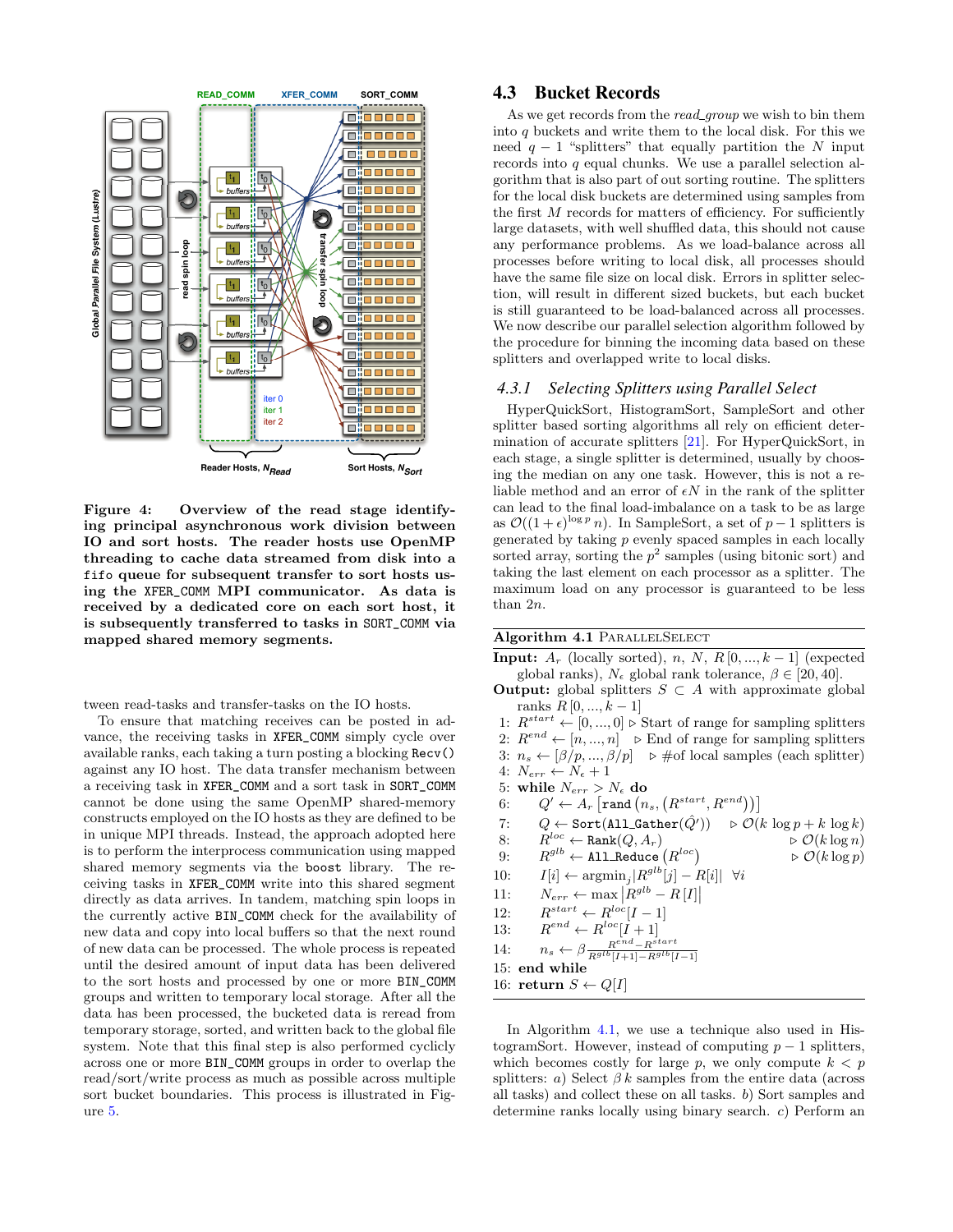MPI\_AllReduce to determine the global ranks of the samples. d) Select pairs of samples with ranks just greater and just smaller than the expected global rank for each of the k splitters. e) Repeat steps  $a - d$  by taking  $\beta$  samples in the narrowed range for each splitter and iterating till the range is within a tolerance value. The number of samples  $\beta$  must be such that the number of iterations needed is not very high and also the cost of each iteration is small. In our experiments,  $\beta \in [20, 40]$  worked well.

#### *4.3.2 Handling Skewed Data*

Although the parallel select algorithm (Algorithm [4.1\)](#page-5-2) can handle certain non-uniform distributions, it fails for extremely skewed distributions such as the Zipf distribution [\[9\]](#page-9-15). As the Zipf distribution is known to model several big-data problems, it is important that we be able to handle such distributions. The parallel select algorithm used in [\[21\]](#page-9-9) fails when there are sufficiently large duplicate keys, especially when the number of duplicate keys is  $\mathcal{O}(n)$ . To remedy this solution, we rank our splitters first based on key and resolve equal keys based on their rank in the original array. This only needs to be done for the ranking of the splitters and increases the communication during the splitter selection by a long  $int<sup>3</sup>$  $int<sup>3</sup>$  $int<sup>3</sup>$ . This does not affect the communication of the actual records. It is important to note that unlike [\[11\]](#page-9-6), the number of samples does not have to double every iteration to achieve load-balance.

#### <span id="page-6-5"></span>*4.3.3 Binning and Local Writes*

The relatively low global read allows us to perform overlapping computations to ensure load-balance, for the subsequent write stage. Every node in the *sort\_group* locally sorts its records using a shared memory parallel implementation of mergesort [\[21\]](#page-9-9). We use a binary search within the records using the splitters as the keys (since, in general,  $n \gg q$ , thereby dividing it into the desired buckets. The records in each of these buckets are equally distributed across all processes in the *sort\_group* to ensure load balance. The load-balanced records in each bucket are written to separate files on the local filesystem. Since there are multiple tasks sharing a single local disks (tasks on the same host), we overlap the writing of bucket  $i$  with the re-distribution of records from other buckets. The overlapped read/sort/write processes are performed cyclically across multiple BIN\_COMM groups. This process is illustrated in Figure [5.](#page-6-2) In §[5.1,](#page-6-4) we present experimental evidence for the efficacy of this approach in improving the read efficiency.

## <span id="page-6-1"></span>4.4 HykSort - Scalable RAM Sort

Our recent in-RAM sort, HYKSORT [\[21\]](#page-9-9), is used for distributed sorting. HykSort improves upon the original Hypercube QuickSort [\[23\]](#page-9-16), by using Algorithm [4.1](#page-5-2) to select splitters and by generalizing the 2-way splitting to a  $k$ -way splitting. We presort the local array and following dataexchanges, we locally merge the  $k$  segments to maintain locally sorted arrays. Following [\[20\]](#page-9-1), we overlap communication to receive the new keys with the merging of the keys with the local array. The overall algorithm is described in Algorithm [4.2.](#page-7-0) For complexity estimates and additional details of the in-RAM sort and the splitter selection, please refer to [\[21\]](#page-9-9)



<span id="page-6-2"></span>Figure 5: Illustration of overlap process for performing binning and local writes within the sort\_group using multiple BIN\_COMM communicators. An example timeline is shown for three subcommunicators; the initial active communicator  $(a)$ spins until sufficient data is available; it then activates the next communicator  $(b)$  which starts the spin process waiting for more data to become available. While  $(b)$  is gathering new data,  $(a)$  performs a local binning redistribution and writes the data to temporary storage. This process is repeated cycling from  $(a) \rightarrow (b) \rightarrow (c) \rightarrow (a)$  until all input data has been received and been placed into  $q$  bins.

## <span id="page-6-0"></span>5. RESULTS

In this section, we present results evaluating the performance of our sorting algorithm measured on Stampede and Titan. We first present results demonstrating the overlap efficiency obtained via the use of multiple BIN\_COMM communicators on each host belonging to the *sort\_group*. Note that earlier designs of our data delivery process relied on only the single communicator SORT\_COMM. However, based on early testing we determined a need for additional asynchronous processing in order to sufficiently hide the latency for the binning process. The overlap efficiency results are followed by overall throughput results and its comparison to the current records for the Indy and Daytona sort benchmark. We also provide results comparing the performance of our code on Stampede and Titan. This is followed by results demonstrating the ability of the algorithm to handle skewed distributions. Finally, we present a direct comparison using our best in-RAM sorting algorithm (HykSort) including IO compared against the proposed out-of-core sorting implementation.

Because of the low IO throughput on "Titan" (Figure [2\)](#page-2-2), most experiments were carried out on "Stampede". Extensive scalability experiments have been performed on "Titan" for the in-RAM sort in previous work [\[21\]](#page-9-9). We compare the throughput on both systems for problem sizes up to 10TB. On "Stampede" this was scaled up to 100TB.

#### <span id="page-6-4"></span>5.1 Overlap Efficiency for Read

As explained in  $\S4.2$ , the *read group* hosts read in the records and transfer the data to the *sort\_group* hosts. The sort\_group hosts, on receiving a sufficient number of records  $(M)$ , bucket these records and write them out to local storage. We use multiple MPI communicators during this stage  $(\S4.3.3)$  $(\S4.3.3)$  to ensure that these steps are completely hidden behind the global read latency. We define the overlap efficiency as the ratio of the overall time taken for reading in the records, without any overlapping work, i.e., without

<span id="page-6-3"></span> ${}^{3}$ In general, an integer datatype large enough to store N.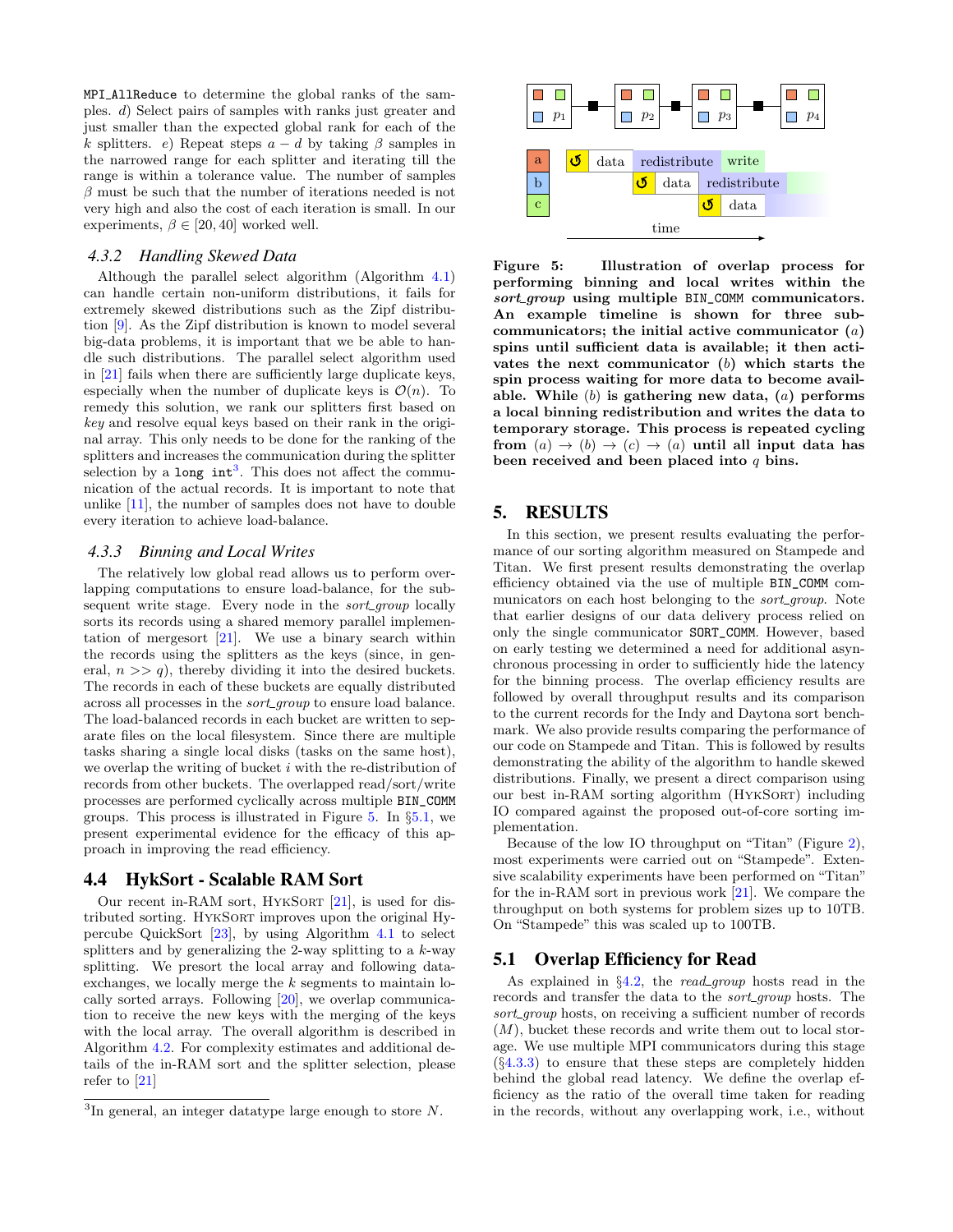#### <span id="page-7-0"></span>Algorithm 4.2 HykSort

|     | <b>Input:</b> $A_r$ , comm, p (w.l.g., assume $p = mk$ ), $p_r$ of current |
|-----|----------------------------------------------------------------------------|
|     | task in <i>comm</i> ,                                                      |
|     | <b>Output:</b> globally sorted array $B$                                   |
|     | 1: $B \leftarrow$ LocalSort(A)                                             |
| 2:  | $\triangleright$ Iters: $\mathcal{O}(\log p / \log k)$<br>while $p > 1$ do |
| 3:  | $N \leftarrow \texttt{MPI\_AllReduce}( B , comm)$                          |
| 4:  | $s \leftarrow$ ParallelSelect $(B, \{i \, N/k \mid i = 1, , k-1\})$        |
| 5:  | $d_{i+1} \leftarrow$ Rank $(s_i, B)$ , $\forall i$                         |
| 6:  | $[d_0, d_k] \leftarrow [0, n]$                                             |
| 7:  | $color \leftarrow \lfloor k p_r/p \rfloor$                                 |
| 8:  | parallel for $i \in 0, , k - 1$ do                                         |
| 9:  | $p_{recv} \leftarrow m ((color - i) \mod k) + (p_r \mod m)$                |
| 10: | $R_i \leftarrow \texttt{MPI\_Treev}(p_{recv}, comm)$                       |
| 11: | end for                                                                    |
| 12: | for $i \in 0, , k - 1$ do                                                  |
| 13: | $p_{recv} \leftarrow m ((color - i) \mod k) + (p_r \mod m)$                |
| 14: | $p_{send} \leftarrow m((color + i) \mod k) + (p_r \mod m)$                 |
| 15: | MPI_Issend $(B[d_i, , d_{i+1}-1], p_{send}, comm)$                         |
| 16: | $i \leftarrow 2$                                                           |
| 17: | while $i > 0$ and i mod $j = 0$ do                                         |
| 18: | $R_{i-j} \leftarrow \text{merge}(R_{i-j}, R_{i-j/2})$                      |
| 19: | $i \leftarrow 2i$                                                          |
| 20: | end while                                                                  |
| 21: | $MPI$ _WaitRecv $(p_{recv})$                                               |
| 22: | end for                                                                    |
| 23: | $MPI_WaitAll()$                                                            |
| 24: | $B \leftarrow \mathtt{merge}(R_0, R_{k/2})$                                |
| 25: | $comm \leftarrow \texttt{MPI\_Comm\_split}(color,comm)$                    |
| 26: | $p_r \leftarrow \texttt{MPI\_Comm\_rank}(comm)$                            |
| 27: | end while                                                                  |
|     | $28:$ return $B$                                                           |

binning the records and writing to local storage against the time taken for reading in the records with overlapping work. Since the efficiency of the overlap depends on the number of binning groups, we computed the overlap efficiency using two configurations,

- 64 *read\_group* hosts with 256 *sort\_group* hosts, and
- 128 read\_group hosts with 512 sort\_group hosts,

while varying the number of binning groups from 1 to 12. These results are plotted in Figure [6.](#page-7-1) As can be seen, for the smaller configuration, we get 100% efficiency for  $N_{bins} \geq 2$ , while for the larger configuration, we obtained 95% efficiency for  $N_{bins} \geq 4$ . In general, we saw more variability in the overlap efficiency with  $N_{bin} = 2$  and this is owed to the sensitivity of the underlying file system performance when  $N_{bin}$ is small. Note also that the results in Figure [6](#page-7-1) illustrate the need to have more than a single communicator coordinate the binning and local storage as the efficiencies were both under 70%. Based on these results, we selected a value of  $N_{bins} = 8$  for all other experiments to ensure good overlap efficiency.

#### 5.2 Sort Throughput

We tested the overall sort throughput of "Stampede" using 348 read group hosts (chosen to match the peak read rate configuration for Stampede's SCRATCH file system) and 1444 *sort\_group* hosts for problem sizes up to 100TB. The throughput achieved is plotted in Figure [7.](#page-8-7) The throughput



<span id="page-7-1"></span>Figure 6: Overlap efficiency achieved via the use of  $N_{bin}$  binning groups (MPI communicators) per sort host. The ratio between sort hosts and IO hosts is 4X with every IO host reading 40GB of data. Values of  $N_{bin} \geq 4$  are shown to provide excellent overlap efficiencies indicating the latency of the local binning and temporary storage output procedure is sufficiently hidden via the method.

achieved by the current sortBenchmark record holders in both the Indy and Daytona GraySort categories is also plotted. On "Titan", we used 168 *read group* hosts and a maximum of 344 sort\_group hosts for problem sizes up to 100TB. The throughput achieved is plotted in Figure [8.](#page-8-8) These results are on a system with other users accessing the global filesystems during an extremely busy period. However, even without dedicated resources the throughput achieved is impressive when compared with the current Indy and Daytona benchmark records holders. These are even more impressive given the fact that our sort routine is generic and agnostic to the 100-byte records used for the benchmark—hence is a Daytona run.

## 5.3 Skewed distributions

We performed runs with uniform and skewed datasets using the same setups for problem sizes up to 10TB on "Stampede". The throughput dropped from 17GB/s for the uniform to 12GB/sec for the skewed datasets. The drop in performance was due to increased load-imbalance. We are currently working on improving the performance for heavily skewed datasets.

#### 5.4 Comparison with in-RAM sort

As a final example of the efficacy of our out-of-core sorting algorithm, we compared it against itself while operating as an in-RAM sort. In both cases, we sorted 5TB of records on disk, using 1408 hosts for the in-RAM version, and 1372 hosts for the out-of-core version (348 for IO and 1024 for sorting). The mismatch in the number of cores is to be able to choose the best parameter  $(k)$  for HYKSORT. Additional details on this can be found in [\[21\]](#page-9-9). For the in-RAM version, all records are read into memory, and sorted using a single call to HykSort. The sorted array is then written back to the global filesystem. For the out-of-core version, we con-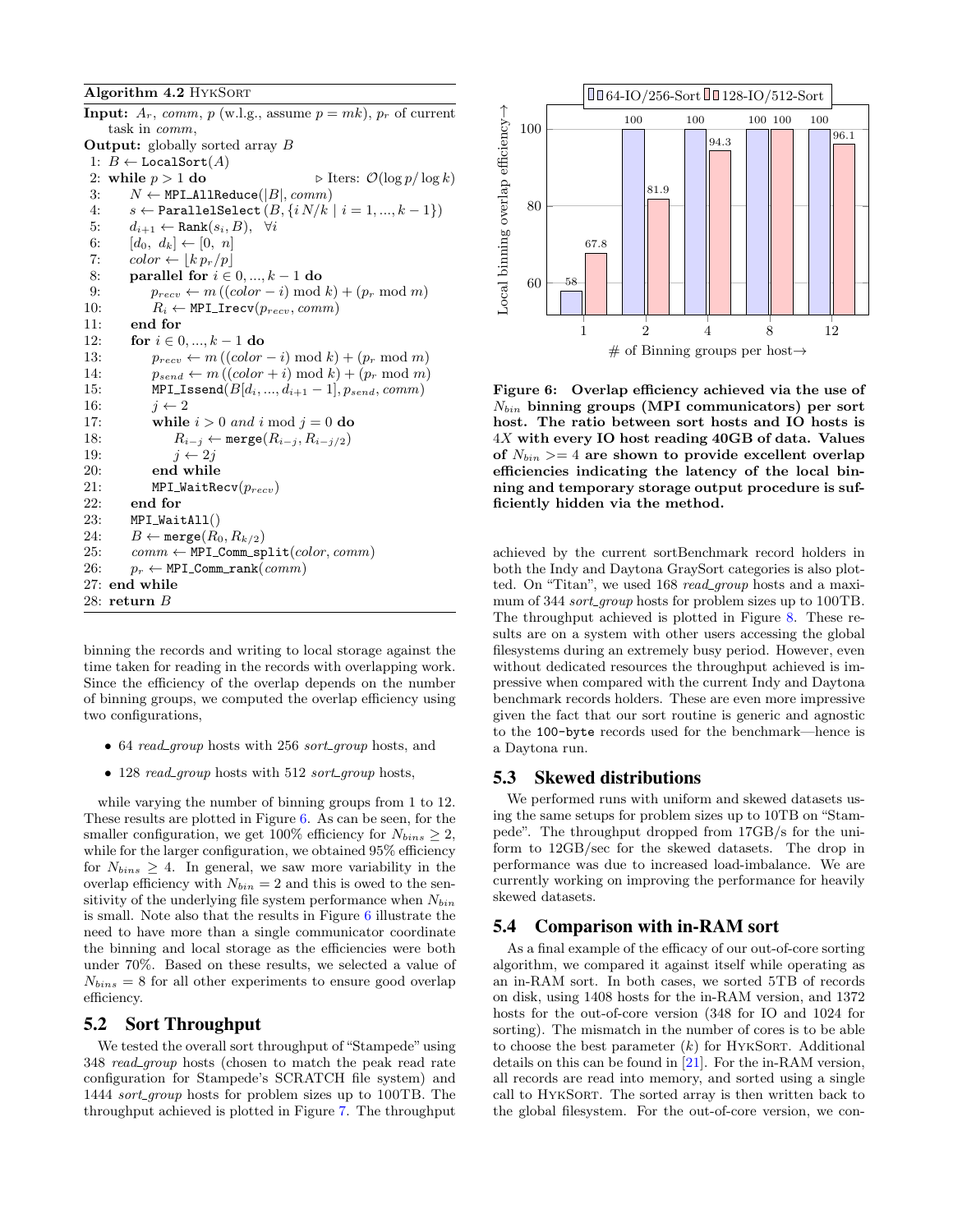

<span id="page-8-7"></span>Figure 7: Sustained aggregate sort rates via the developed method as measured on Stampede's SCRATCH file system using 348 IO hosts and 1024 sort hosts.



<span id="page-8-8"></span>Figure 8: Sustained aggregate sort rates via the developed method as measured on Titan's widow1 file system using 168 IO hosts and 344 sort hosts.

sidered a scenario where only 1/10 RAM is available and sorted the arrays using a value of  $q = 10$ . The total disk-todisk sorting time for the in-RAM case was 253.41s and for the out-of-core case was slightly higher at 272.6s. This was with fewer hosts and an even fewer number of hosts participating in the actual sort again indicating significant overlap efficiencies and the merits of using a smaller number of read clients to maximize the raw read-bandwidth on a Lustre file system.

# 6. CONCLUSIONS

We have presented a new, asynchronous out-of-core sorting algorithm designed for problems that are too large to fit into the aggregate RAM available on modern supercomputers. Our sort algorithm is datatype agnostic and can be used with any datatype for which an ordering and equality can be defined. We also presented a modification to our in-RAM sort algorithm, HYKSORT, making it stable, and more importantly, able to handle highly skewed distributions, such as Zipf. We evaluated our out-of-core sorting mechanism using 100-byte records used for the sorting benchmark, and compared against the current record holders. Our results compare favorably with the current record holders, both Indy and Daytona metrics. We obtained a 65% improvement in throughput compared with the current Daytona

Indy Record of RAM. In our largest run, sorting 100TB of records us-Paytona Record ing 1792 hosts on Stampede, we achieved an end-to-end record, in spite of being executed on a general-purpose, production HPC resource with IO resource contention amongst all system users. Our overlapped out-of-core algorithm also compared favorably with its in-RAM variant, sorting 5TB in comparable total runtime, while using 1/10th the amount throughput of 1.24TB/min using our general-purpose sorter (Daytona). As the developed out-of-core method tests and stresses nearly all components of modern supercomputing architectures (global IO, local IO, interconnect, local compute performance, etc) we also plan to package the entire process (data delivery plus sort) for use as a standalone, system-level benchmark. The code for the sort is available at http://padas.ices.utexas.edu/research/sorting.

> Moving forward, the main improvements in our implementation will be to use the read\_group hosts during the write stage, as they are currently idle during this stage.

#### Acknowledgment

This research was partially supported by AFOSR grant FA95 50-12-10484; DOE grants DE-FG02-08ER2585 and DE-SC00 09286; and NSF grants OCI-1047980, OCI-1029022, OCI-0923710, and OCI-1134872. The authors acknowledge the Texas Advanced Computing Center (TACC) at The University of Texas at Austin for providing HPC resources on Stampede that have contributed to the research results reported within this paper. Computing time on ORNL's Titan system was provided by an allocation from the Oak Ridge Leadership Computing Facility. We would also like to thank Dr. Judith Hill of ORNL for her assistance with porting our codes to Titan.

# 7. REFERENCES

- <span id="page-8-0"></span>Community cleverness required. Nature, 455(7209):1–1, Sept. 2008.
- <span id="page-8-5"></span>[2] P. Berthomé, A. Ferreira, B. Maggs, S. Perennes, and C. Plaxton. Sorting-based selection algorithms for hypercubic networks. Algorithmica, 26(2):237–254, 2000.
- <span id="page-8-4"></span>[3] G. Blelloch, C. Leiserson, B. Maggs, C. Plaxton, S. Smith, and M. Zagha. A comparison of sorting algorithms for the connection machine CM-2. In Proceedings of the third annual ACM symposium on Parallel algorithms and architectures, pages 3–16. ACM, 1991.
- <span id="page-8-1"></span>[4] P. C. Broekema, R. V. van Nieuwpoort, and H. E. Bal. Exascale high performance computing in the square kilometer array. In Proceedings of the 2012 workshop on High-Performance Computing for Astronomy Date, Astro-HPC '12, pages 9–16, New York, NY, USA, 2012. ACM.
- <span id="page-8-2"></span>[5] J. Dean and S. Ghemawat. Mapreduce: simplified data processing on large clusters. Commun. ACM, 51(1):107–113, Jan. 2008.
- <span id="page-8-3"></span>[6] S. Ghemawat, H. Gobioff, and S.-T. Leung. The google file system. SIGOPS Oper. Syst. Rev., 37(5):29–43, Oct. 2003.
- <span id="page-8-6"></span>[7] A. Grama, A. Gupta, G. Karypis, and V. Kumar. An Introduction to Parallel Computing: Design and Analysis of Algorithms. Addison Wesley, second edition, 2003.